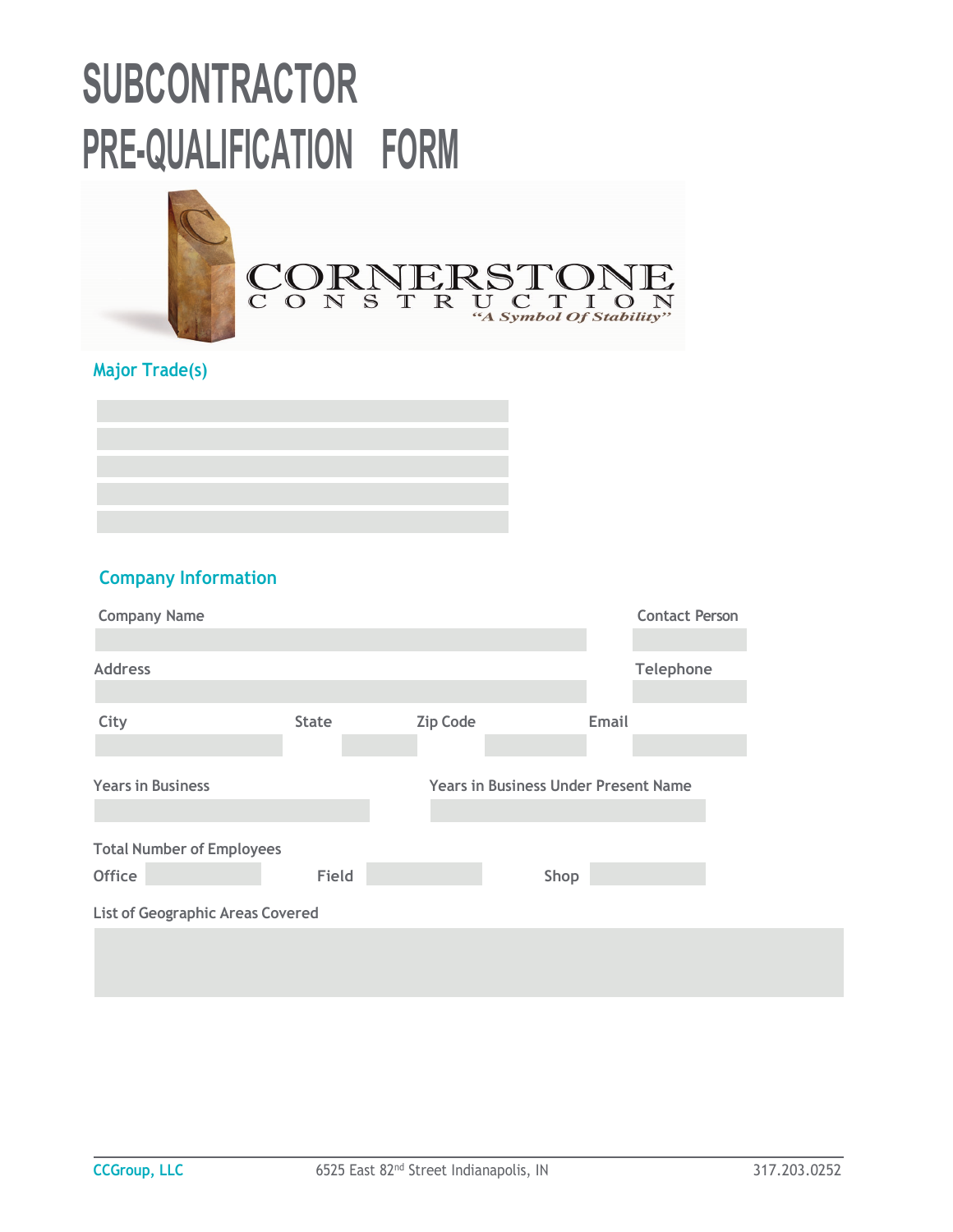| $\mathbf C$                                                                                                         | S<br>O N | ∢`<br>$\mathbf R$<br>$\mathbf T$ | "A Symbol Of Stability" |                 |  |
|---------------------------------------------------------------------------------------------------------------------|----------|----------------------------------|-------------------------|-----------------|--|
| List Trades and State(s) in Which Company Holds Licenses                                                            |          |                                  |                         |                 |  |
| <b>State</b>                                                                                                        |          | <b>License Number</b>            |                         |                 |  |
| <b>List Revenue for Past Three Years</b>                                                                            |          |                                  |                         |                 |  |
| 2019                                                                                                                | 2020     |                                  |                         | 2021            |  |
| Diversity Status: Please check all that apply below.<br>MBE:<br>WBE:                                                | VBE:     | DBE:                             | 8A:                     | <b>HUBZone:</b> |  |
| <b>Qualifications:</b>                                                                                              |          |                                  | <b>YES</b>              | <b>NO</b>       |  |
| <b>Written Drug Testing Plan:</b>                                                                                   |          |                                  |                         |                 |  |
| Participation in E-Verify:                                                                                          |          |                                  |                         |                 |  |
| Been Involved in Bankruptcy or Reorganization?                                                                      |          |                                  |                         |                 |  |
| Has your firm failed to complete a Contract?                                                                        |          |                                  |                         |                 |  |
| Pending Judgements, Claims or Suits Against firm or Principals?<br>Has your Company Had any Serious OHSA Citations? |          |                                  |                         |                 |  |
|                                                                                                                     |          |                                  |                         |                 |  |
|                                                                                                                     |          |                                  |                         |                 |  |
| <b>Union</b>                                                                                                        |          |                                  |                         |                 |  |
| <b>Union/Affiliations:</b>                                                                                          |          |                                  |                         |                 |  |
|                                                                                                                     |          |                                  |                         |                 |  |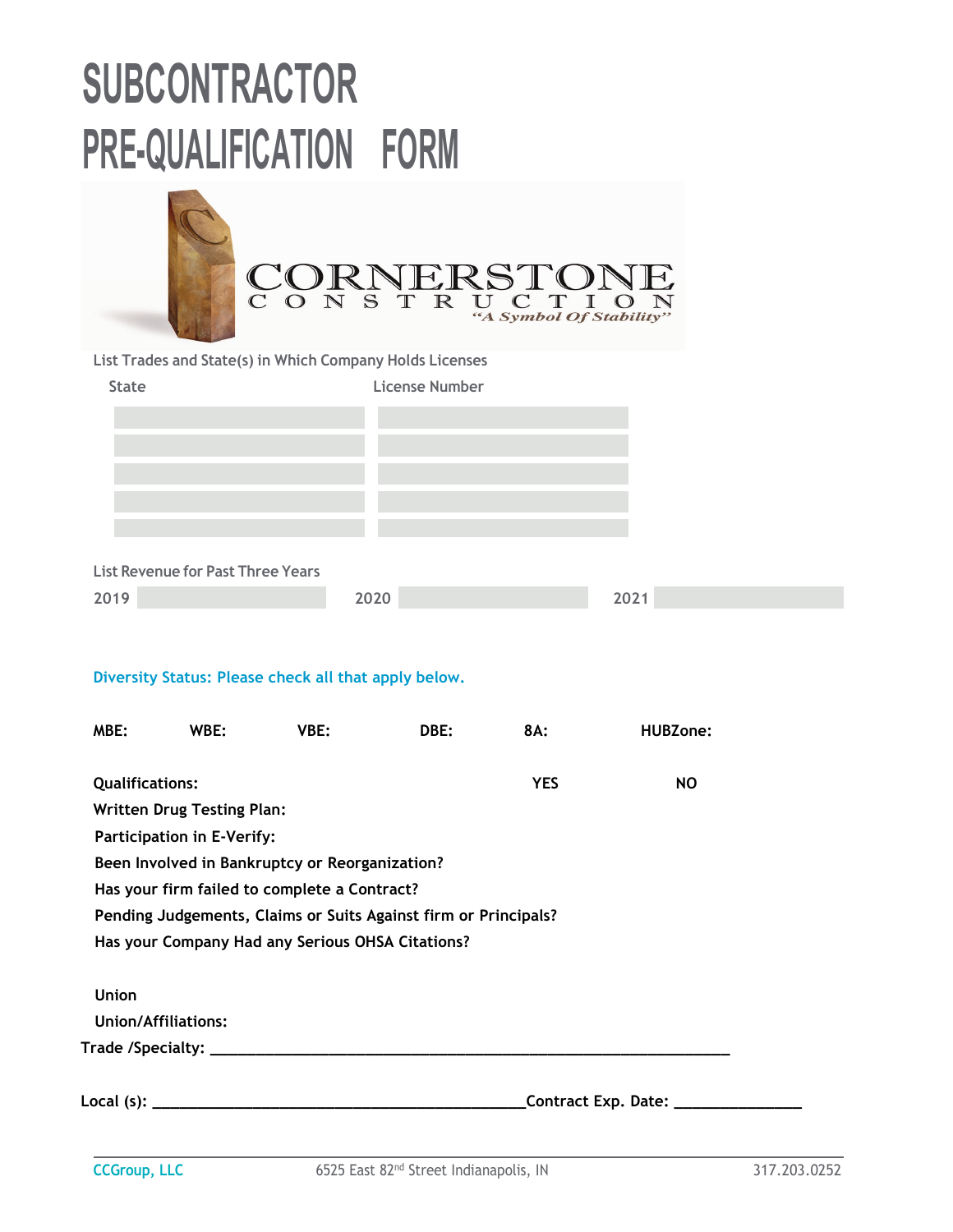

**Company Contacts:** 

**Name/Title /Email Phone/Fax/Mobile 2018** 

|                                                                                                                | Phone _________________________ |
|----------------------------------------------------------------------------------------------------------------|---------------------------------|
|                                                                                                                | Mobile ________________________ |
|                                                                                                                |                                 |
|                                                                                                                |                                 |
|                                                                                                                |                                 |
|                                                                                                                |                                 |
|                                                                                                                |                                 |
| Email 2008 - 2008 - 2019 - 2019 - 2019 - 2019 - 2019 - 2019 - 2019 - 2019 - 2019 - 2019 - 2019 - 2019 - 2019 - |                                 |
|                                                                                                                |                                 |
|                                                                                                                | Phone ________________________  |
|                                                                                                                |                                 |
| Email 2008 2010 10:00:00 10:00:00 10:00:00 10:00:00 10:00:00 10:00:00 10:00:00 10:00:00 10:00:00 10:00:00 10:0 |                                 |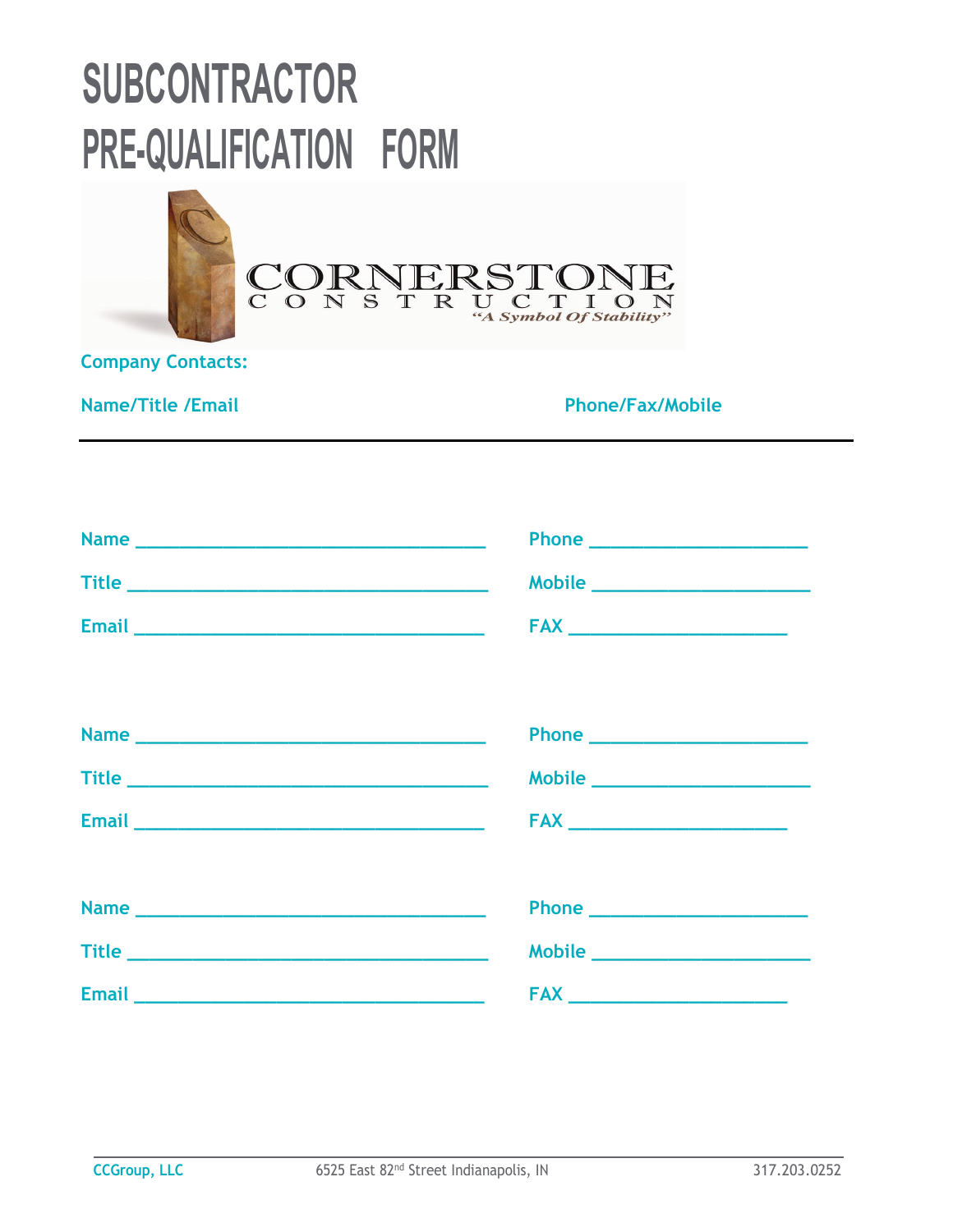

### **References**

| <b>Bank Reference #1</b> |              |
|--------------------------|--------------|
| Contact                  | <b>Phone</b> |
| <b>Bank Reference #2</b> |              |
| Contact                  | Phone        |

#### **List Three Trade References (Contact & Phone)**

| Contact | Phone |
|---------|-------|
|         |       |
|         |       |
|         |       |

#### **List Three General Contractor References (Contact & Phone)**

| Contact | Phone |
|---------|-------|
|         |       |
|         |       |
|         |       |
|         |       |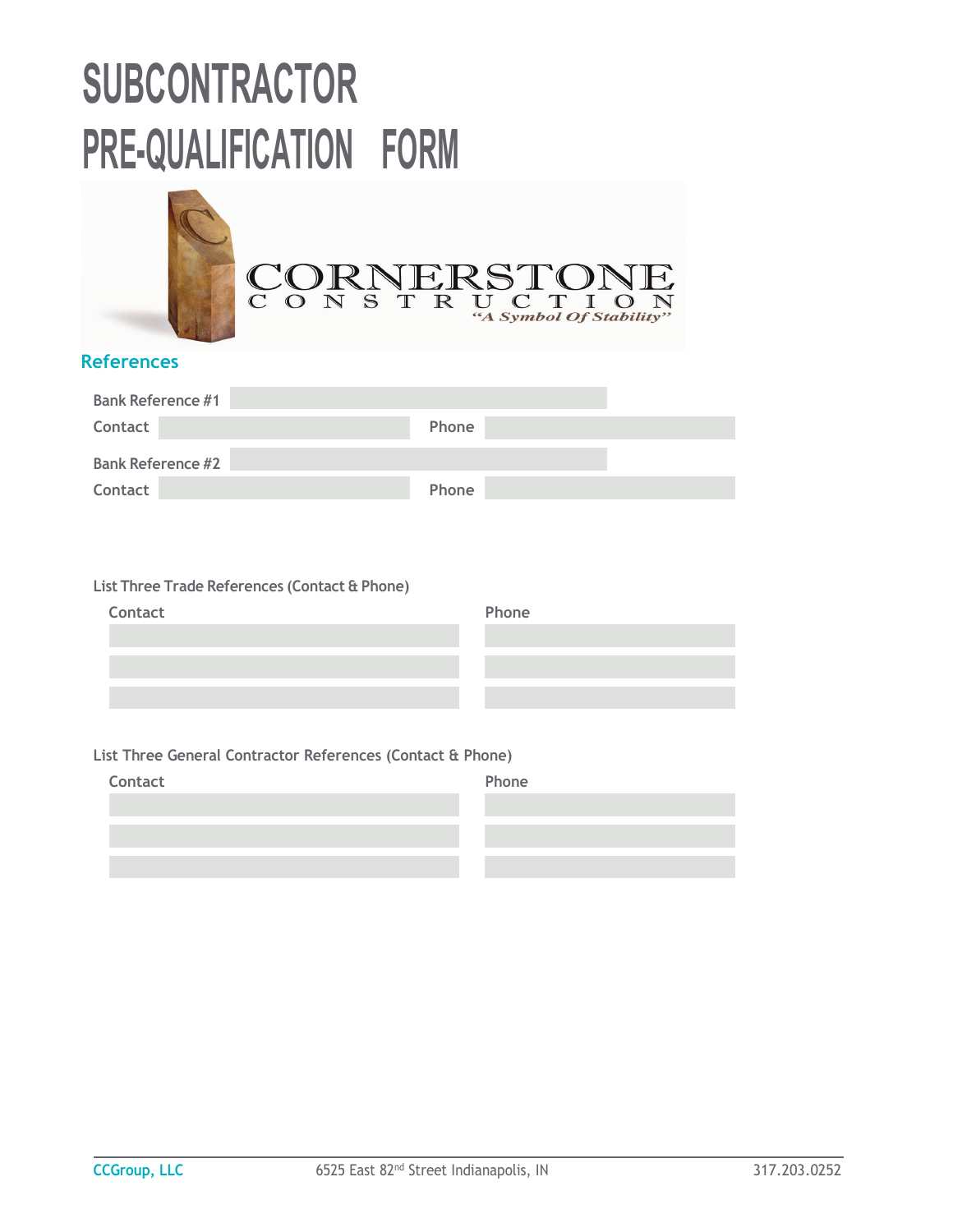

**List Four Major Projects Presently Under ConstructionProject**

| <b>Project Name</b> |                 | Owner                  |
|---------------------|-----------------|------------------------|
| Contact             |                 | Phone                  |
| <b>Start Date</b>   | <b>End Date</b> | <b>Contract Amount</b> |
|                     |                 |                        |
|                     |                 |                        |
| Project 2           |                 |                        |
| <b>Project Name</b> |                 | Owner                  |
| Contact             |                 | Phone                  |
| <b>Start Date</b>   | <b>End Date</b> | <b>Contract Amount</b> |
|                     |                 |                        |
|                     |                 |                        |
| Project 3           |                 |                        |
| <b>Project Name</b> |                 | Owner                  |
| Contact             |                 | Phone                  |
| <b>Start Date</b>   | <b>End Date</b> | <b>Contract Amount</b> |
|                     |                 |                        |
|                     |                 |                        |
|                     |                 |                        |
| Project 4           |                 |                        |
| <b>Project Name</b> |                 | <b>Owner</b>           |
| Contact             |                 | Phone                  |
| <b>Start Date</b>   | <b>End Date</b> | <b>Contract Amount</b> |

**1**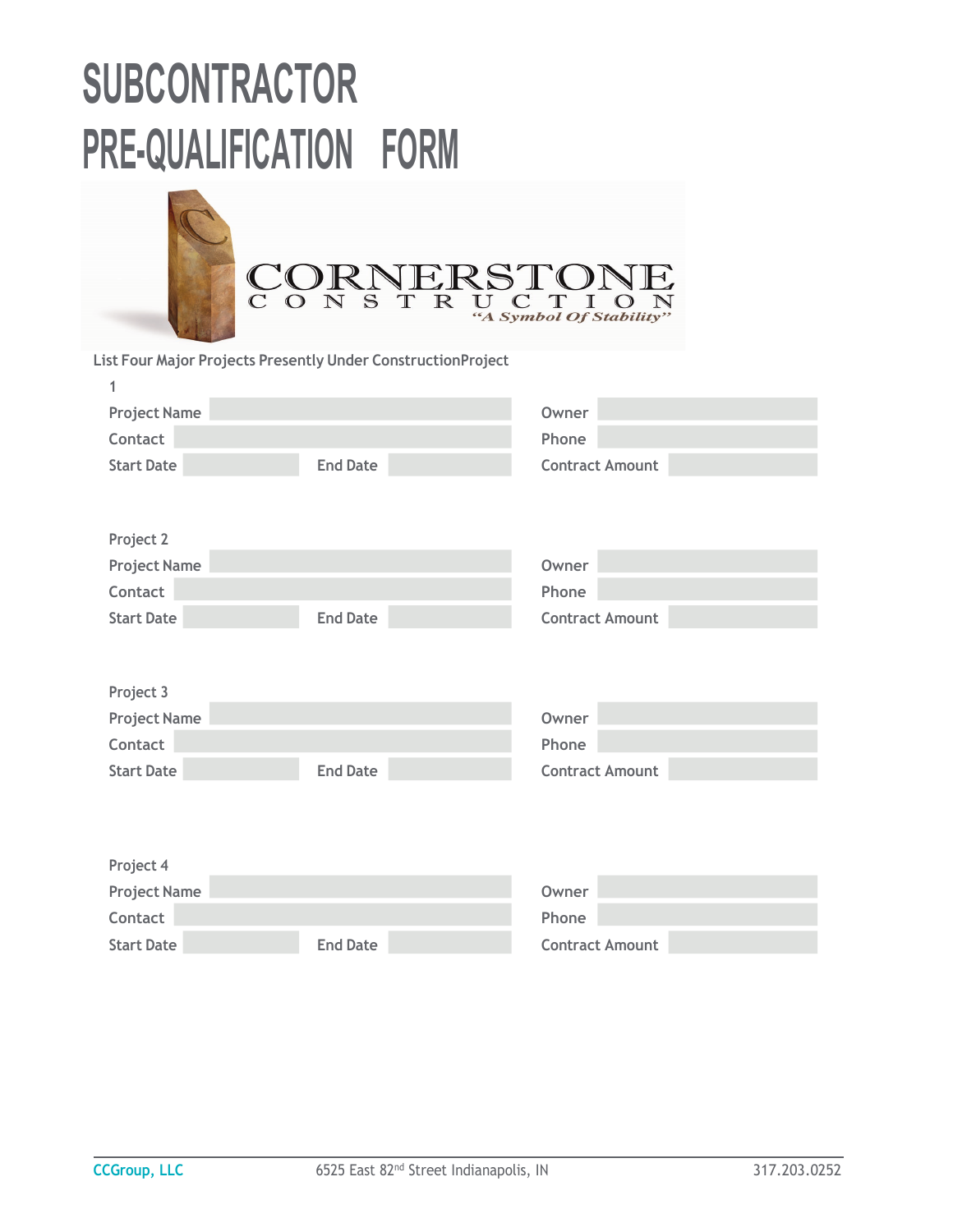

### **Safety**

| Have you ever failed to complete a project?                       | Yes        | <b>No</b> |
|-------------------------------------------------------------------|------------|-----------|
| If yes, please explain:                                           |            |           |
|                                                                   |            |           |
|                                                                   |            |           |
| Do you require your field employees to be OSHA 10-Hour Certified? | <b>Yes</b> | <b>No</b> |
| Have you been cited by OSHA within the last four years?           | <b>Yes</b> | No.       |
| If yes, please explain:                                           |            |           |

**What are your standard limits of insurance coverage?**

| <b>CCGroup, LLC</b>                                                 |                  | 6525 East 82 <sup>nd</sup> Street Indianapolis, IN |      | 317.203.0252 |
|---------------------------------------------------------------------|------------------|----------------------------------------------------|------|--------------|
| 2021                                                                | 2020             |                                                    | 2019 |              |
| Workers Compensation Modification Rating (EMR for last three years) |                  |                                                    |      |              |
| <b>Broker</b>                                                       |                  | Phone                                              |      |              |
| Aggregate $(5)$                                                     |                  |                                                    |      |              |
| Surety Co. (\$)                                                     |                  | Single Job Limit                                   |      |              |
| Are you bondable?                                                   | Yes<br><b>No</b> |                                                    |      |              |
| <b>Broker</b>                                                       |                  | Phone                                              |      |              |
| Limit                                                               |                  | <b>Insurance Company</b>                           |      |              |
| <b>Workers Compensation</b>                                         |                  |                                                    |      |              |
| <b>Broker</b>                                                       |                  | Phone                                              |      |              |
| Limit                                                               |                  | <b>Insurance Company</b>                           |      |              |
| <b>Umbrella</b>                                                     |                  |                                                    |      |              |
| <b>Broker</b>                                                       |                  | Phone                                              |      |              |
| Limit                                                               |                  | <b>Insurance Company</b>                           |      |              |
| <b>General Liability</b>                                            |                  |                                                    |      |              |